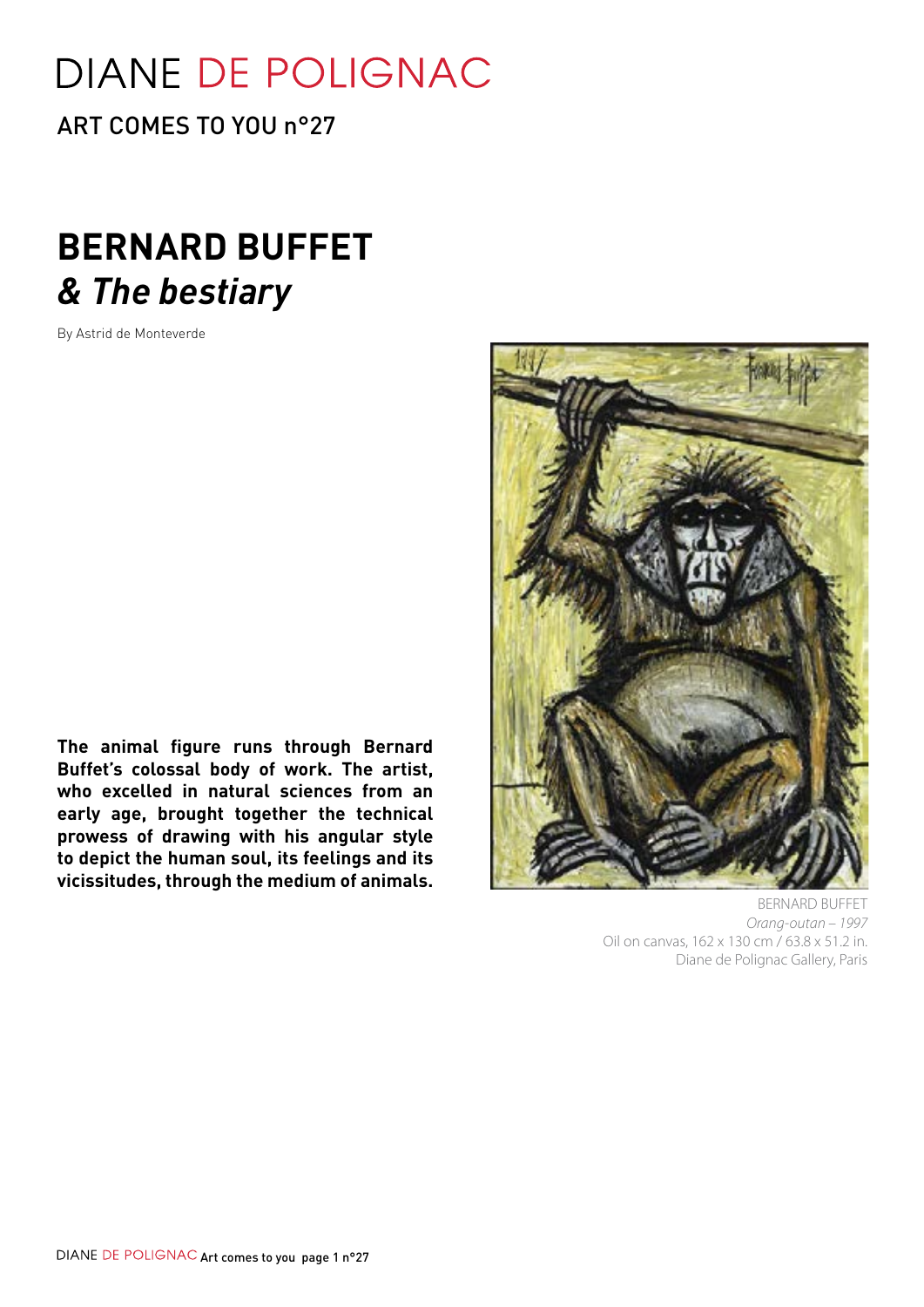#### **Beyond still life**

From his earliest works and in the miserabilist style of the 1940s, the animal figure occupied the pictorial realm of Bernard Buffet, marked by a restricted palette with muted tones and an economy of means. As the main characters in his early still lifes, the animals he portrayed, such as *Le coq mort* and *Le Lapin écorché*, depict poverty and destitution in a crude fashion. Reduced to carcasses, these gaunt animals reinforce the state of despair that emerges from the still lifes, revealing a cruel form of loneliness and poverty, and provoking a sense of unease and pity in the viewer. By painting the butchered animal, the artist was probing the turpitudes of the soul.



BERNARD BUFFET *Le coq mort,* 1947 Oil on canvas, 97 x 114 cm / 38.2 x 44.9 in. Centre national des arts plastiques, on loan to the Musée Cantini in Marseille



Jean-Baptiste Siméon Chardin (1699-1779) *La Raie,* 1728 Oil on canvas, 114 x 146 cm / 38.2 x 57.5 in. Musée du Louvre, Paris



BERNARD BUFFET *Les Deux Raies,* 1963 Oil on canvas, 200 x 300 cm / 78.7 x 118.1 in. Fonds de dotation Bernard Buffet collection, Paris



BERNARD BUFFET *Nature morte au lapin écorché,* 1949 Oil on canvas, 96 x 94 cm / 37.8 x 37 in. Stiftung Im Obersteg, on loan to the Kunstmuseum Basel

Following in the footsteps of Jean-Baptiste Siméon Chardin, Bernard Buffet was able to stage the animal kingdom with great majesty. Particularly interested in the aquatic world, Buffet dedicated an entire series of paintings to the theme of *Twenty Thousand Leagues Under the Sea* by Jules Verne. Among many other subjects, the ray was often used by the artist, depicted in a variety of different styles—from those marked by a great economy of means to more expressionist and bold, graphic styles. The animal became the sole protagonist, occupying the entire surface of the painting, as in the painting *Les deux raies*.

## **The bestiary as personification**

Bernard Buffet also used animal figures to personify certain human feelings, states of mind and behaviour. Like real portraits, Buffet's animals were painted like people in his paintings. The entire animal world was explored, from the smallest insect to the largest mammal.

Just like a cabinet of curiosities, his work shows butterflies and other pinned insects, stuffed birds and fish skeletons appearing in different sizes, blurring scales and orders of size. The artist confessed: "My passion for insects developed when I was in the sixth grade, at the Lycée Carnot in Paris. I owe it to my science teacher, Jean Roy: on Thursdays, he took me to the Museum." This passion even led the artist to dedicate an entire exhibition to the theme: *Le Muséum de Bernard Buffet*. Held at the Galerie David et Garnier in Paris in 1964, the exhibition reiterated the artist's devotion to the subject, which had already been featured in the exhibition of drawings entitled Le Bestiaire at the Galerie Visconti in Paris in 1954.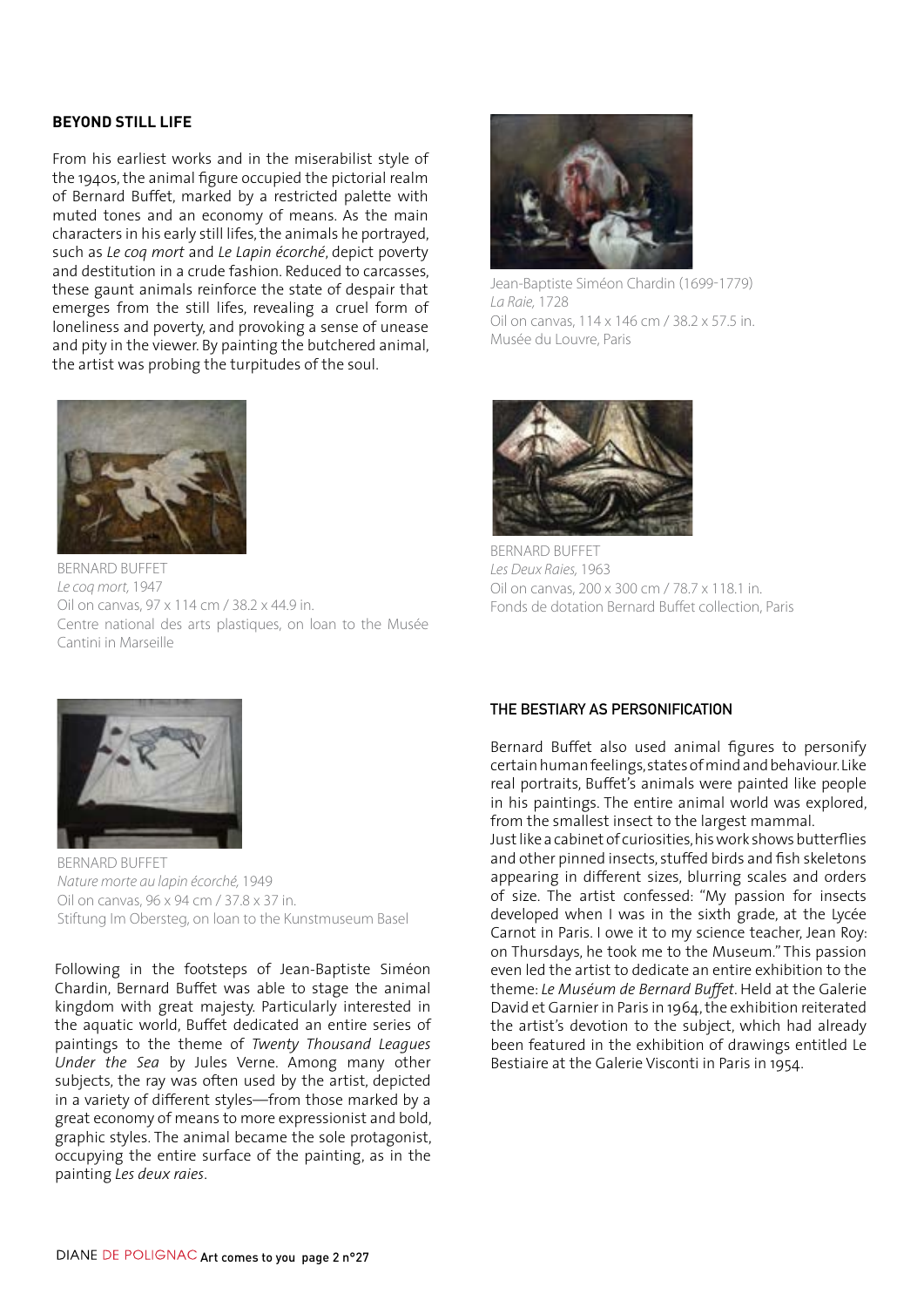Throughout his work, Bernard Buffet also used animal figures in his paintings. Far removed from Albrecht Dürer and his naturalist style, Bernard Buffet's animals found expression in a more expressionist vein, with the artist painting the essential characteristics of each species in a few brushstrokes..





Albrecht Dürer (1471-1528) *Chouette-effraie,* 1508 Watercolour and black ink on paper, 28.8 x 15 cm / 11.3 x 5.9 in. Albertina Museum, Vienna

 BERNARD BUFFET *Le Petit Duc,* 1984 Lithograph in colours on Arches paper 76 x 57 cm / 30 x 22.4 in.

## **The bestiary as a form of allegory**

The animal stands out masterfully against a neutral, plain background. By blurring the scales and setting paintings against each other, Buffet also overturned the attributes and ideas that one might associate with them. By painting and individualising insects and large mammals, the artist put them on an equal footing from the outset. As elegant as it is majestic, the wasp with its long and slender legs is a force to be reckoned with, despite its small and fragile size. In contrast, the clumsy and cumbersome elephant, which is depicted with round graphics and enveloping forms, seems gentle and harmless. With its head forward and paws out, the wolf appears ready to pounce on its prey, cunning and opportunistic.As for the two goats,their tough looks and arched horns reflect a sense of anger and irascibility..



BERNARD BUFFET *Libellule,* 1957 Oil on canvas, 78 x 90 cm / 30.7 x 35.4 in. Diane de Polignac Gallery, Paris



BERNARD BUFFET *Eléphant,* 1997 Oil on canvas, 81 x 116 cm / 31.9 x 45.7 in. Diane de Polignac Gallery, Paris



BERNARD BUFFET *Loup,* 1997 Oil on canvas, 73 x 100 cm / 28.7 x 39.4 in. Diane de Polignac Gallery, Paris



BERNARD BUFFET *Deux boucs,* 1987 Oil on canvas, 73 x 92 cm / 28.7 x 36.2 in. Diane de Polignac Gallery, Paris

#### *Mes singes* **: a humanised bestiary or a gallery of self-portraits?**

The last exhibition that Bernard Buffet took part in was called *Mes Singes.* This thematic series, which was presented in Paris in 1999, revived Bernard Buffet's passion for painting on the theme of animals. The artist presented a whole gallery of several dozen monkeys of all kinds: chimpanzees, gibbons, gorillas, orangutans, howlers, macaques, and more. Painted from the front or in a three-quarter view, the animals display a palette of expressions mixing melancholy, sadness and despair. They are strangely reminiscent of the series of clowns that is so characteristic of Buffet's work. However, there is nothing clownish or funny about these performers or animals. Their simian expressions reflect the human soul and its torments. Staring at the audience, they inspire viewers to question themselves. They are also reminiscent of Jean-Baptiste Siméon Chardin's antics, in which the animal apes the man. Just as Bernard Buffet identified himself with his clowns, should this simian gallery be viewed as another gallery of self-portraits? By using the possessive adjective in the title of this series— *Mes singes*, or'My Monkeys'— maybe the artist provides us with a key to understanding the work.